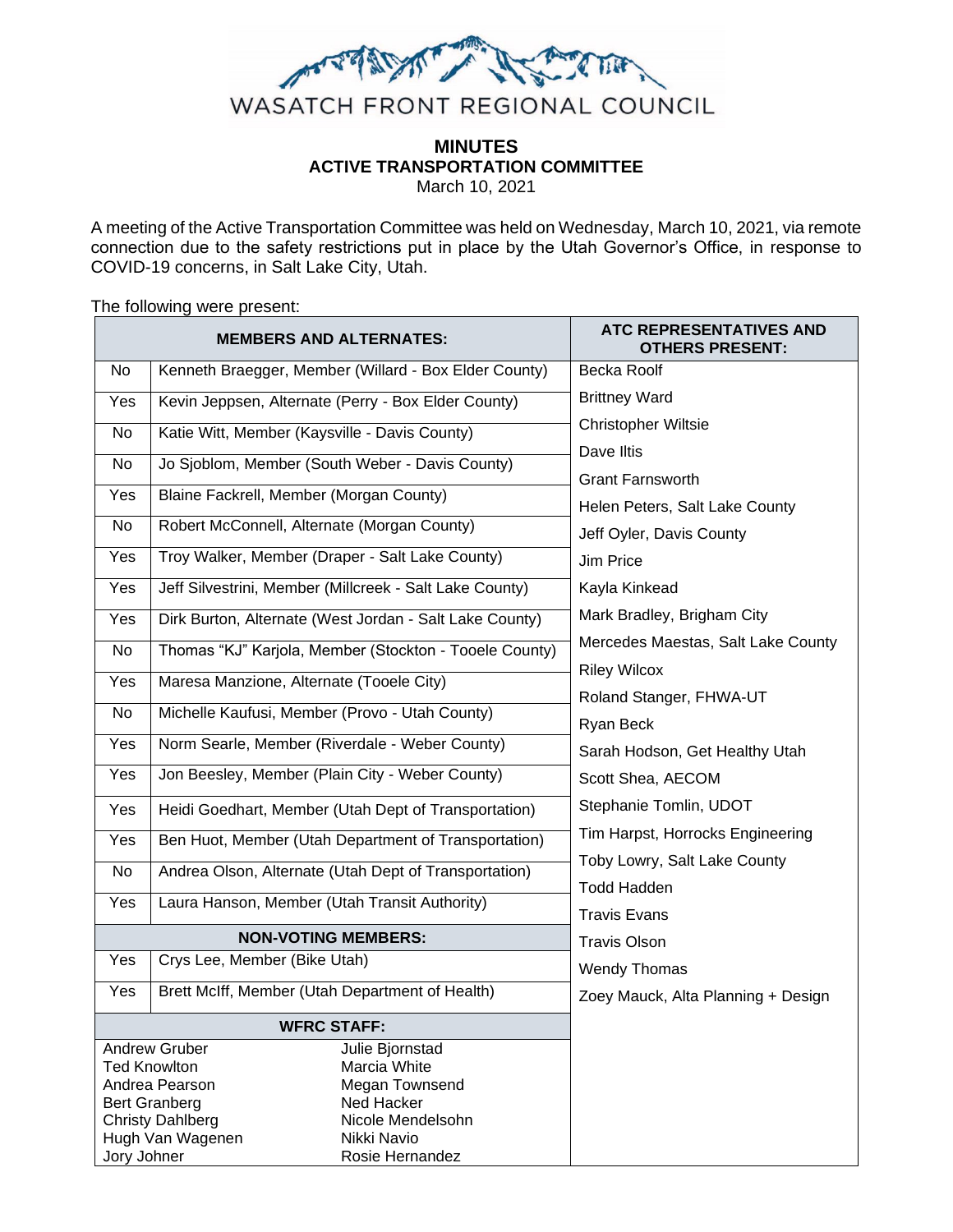Minutes – Active Transportation Committee March 10, 2021 Page 2

### **1. Introductions and Consent Agenda [00:00:01]**

Mayor Troy Walker, Vice Chair, reported Mayor Jo Sjoblom, Chair, was not able to attend the meeting, and called the meeting to order at 9:46am.

### **a. ACTION: Approval of Minutes [00:03:10]**

Mayor Walker entertained a motion to approve the minutes of the Active Transportation Committee meeting held on February 10, 2021. A motion was made by Mayor Dirk Burton and seconded by Commissioner Blaine Fackrell, Morgan County, that the minutes be approved without changes. The affirmative motion carried unanimously.

### **2. Chair Report [00:04:01]**

**a. Legislative Wrap-up.** Andrew Gruber, WFRC, initiated the legislative wrap-up by reporting that a significant amount of money was allocated towards active transportation and infrastructure. He stated that HB 433, Amendments Related to Infrastructure Funding, was passed, appropriating \$1.1 billion into roads, public transit, and active transportation. He also stated that the state allocated more funds this year towards active transportation than any other year, and thanked the members of the WFEDD and all of the WFRC partners, for their dedication and concerted effort in getting this accomplished. **[00:10:54]** Ben Huot, UDOT, reported on the \$35 million one-time general fund appropriation. These funds will go into the TIF for active transportation, and will be prioritized by the State Transportation Commission, based on projects in Utah's Unified Transportation Plan. **[00:27:36]** Mayor Walker reported it was a good legislative session, and the funding for FrontRunner services was unprecedented. The funding will allow for enhanced speed, frequency, capacity, and reliability of FrontRunner service.

### **3. Public Comment [00:28:50]**

Mayor Walker opened the meeting for public comment. **[00:29:27]** Crys Lee, Bike Utah, reminded the group that the Utah Bike Summit will be taking place on March 30- April 1. This will be a 3-day Virtual Conference of speakers, panels, discussions and networking, and a half day in-person outdoor experience.

### **4. Approval: 2021 Focus Areas (formerly known as Goals) [00:30:14]**

Hugh Van Wagenen, WFRC, displayed the draft 2021 Active Transportation Focus Areas (formerly known as Goals) that were discussed at the February meeting. Mr. Van Wagenen has incorporated the feedback from that discussion, and other suggestions, into the new set of focus areas. After some clarification and minor adjustments, Mayor Walker requested a motion to approve the 2021 Active Transportation Focus Areas as finalized. **[01:10:19]** Mayor Norm Searle made the motion to approve, which was seconded by Mayor Jeff Silvestrini. The affirmative vote was unanimous.

## **5. Discussion: Post-Covid Active Transportation Strategies [00:37:53]**

Ted Knowlton, WFRC, initiated a robust discussion with the committee concerning post-Covid active transportation strategies. The committee discussed the three biggest challenges communities face when seeking to build separated trails or paths. Seventy-six percent of the group reported funding challenges, followed by the lack of urgency and lack of community support; and, the third being ongoing maintenance